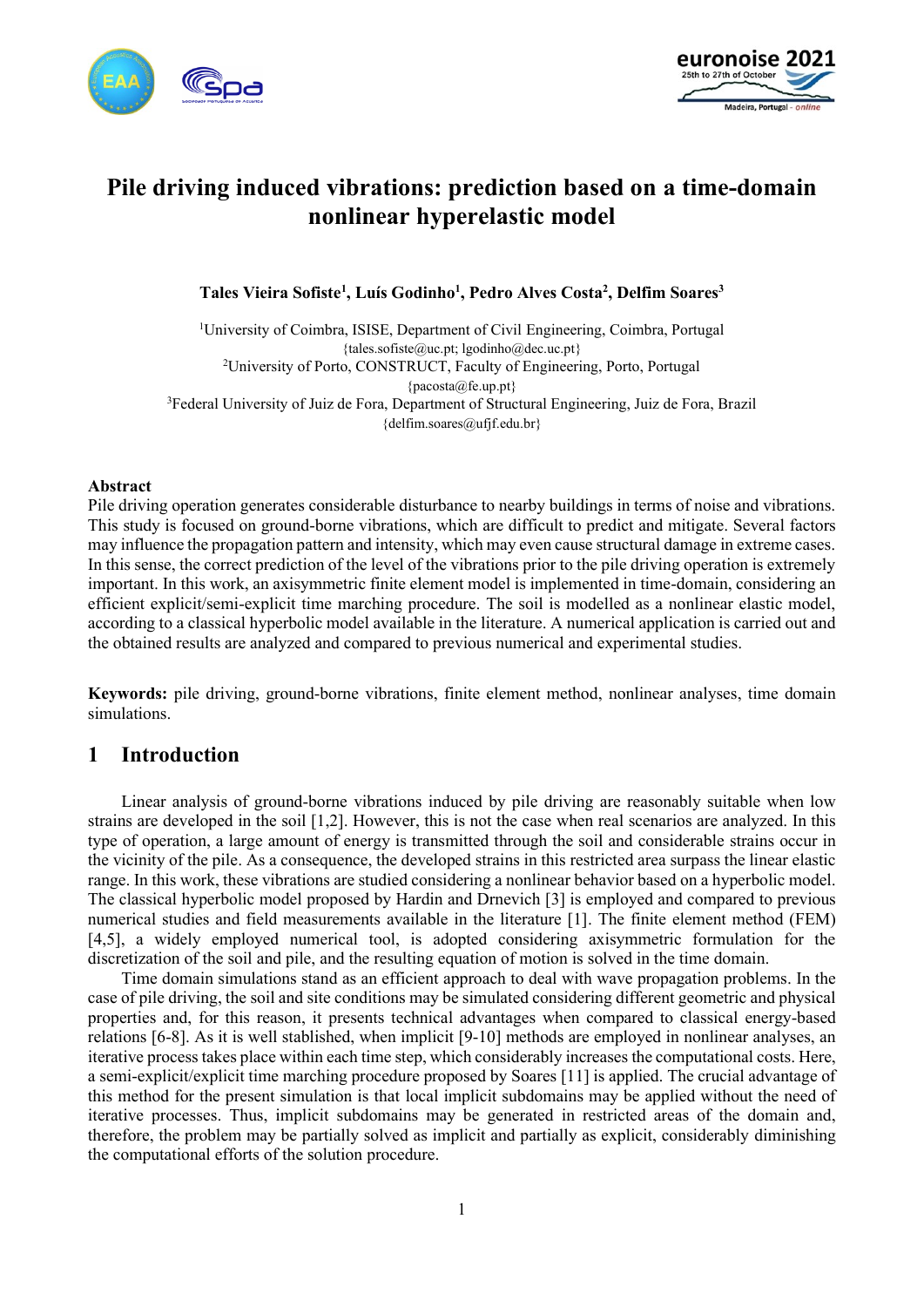

### **2 Governing equations and time integration scheme**

Considering the time domain FEM formulation, the equation of motion for a nonlinear system may be given by [12]:

$$
\mathbf{M}\ddot{\mathbf{U}}(t) + \mathbf{C}\dot{\mathbf{U}}(t) + \mathbf{P}(t) = \mathbf{F}(t),
$$
\n(1)

where **M** and **C** are the mass and damping matrices, respectively;  $\ddot{\mathbf{U}}(t)$  and  $\dot{\mathbf{U}}(t)$  are the accelerations and velocities vectors, respectively; and  $F(t)$  is the external forces vector.  $P(t)$  is the internal forces vector and it is defined as function of  $U(t)$ , where  $U(t)$  is the displacement vector. In linear analyses, this vector may be defined as:

$$
\mathbf{P}(t) = \mathbf{K}\mathbf{U}(t),\tag{2}
$$

where  $\bf{K}$  stands for the stifness matrix. In this work, since explicit nonlinear analyses are regarded, the internal forces vector is computed at each time step according to the previously obtained response. The initial conditions of this system are given by:  $U(0) = U^0$  and  $\dot{U}(0) = \dot{U}^0$  ( $U^0$  stands for the initial displacement vector and  $\dot{\mathbf{U}}^0$  stands for the initial velocity vector). The equation of motion (Equation 1) is solved in the time domain taking into account the semi-explicit/explicit time marching procedure proposed by Soares [11]. This time integration scheme is defined with the same approximations to the time derivatives of the displacement field as in the standard Central Difference Method (CDM), which are given by:

$$
\ddot{\mathbf{U}}^{n} = \frac{1}{\Delta t^{2}} (\mathbf{U}^{n+1} - 2\mathbf{U}^{n} + \mathbf{U}^{n-1}),
$$
\n(3)

$$
\dot{\mathbf{U}}^{n} = \frac{1}{2\Delta t} (\mathbf{U}^{n+1} - \mathbf{U}^{n-1}),
$$
\n(4)

where the superscript "n" indicates the time step of the variable and  $t = n\Delta t$ . The recursive relation proposed by Soares [11] is given by:

$$
\left(\overline{\mathbf{M}}_e + \frac{1}{2}\Delta t \mathbf{C}_e\right) \mathbf{U}_e^{n+1} = \Delta t^2 (\mathbf{F}_e^n - \mathbf{P}_e^n) + \overline{\mathbf{M}}_e (2\mathbf{U}_e^n - \mathbf{U}_e^{n-1}) + \frac{1}{2}\Delta t \mathbf{C}_e \mathbf{U}_e^{n-1},\tag{5}
$$

where the subscript "e" indicates that the variable is locally defined (i.e., it is defined at an element level).  $\bar{M}_e$ stands for the modified local matrix, and the standard Central Difference Method is reproduced when  $\bar{M}_e$  =  $M_e$  is considered. This modified matrix is defined in order to ensure the stability of the method. As it is well known, CDM is a classical conditionally stable explicit method, with critical sampling frequency  $\Omega_c = 2$ . Thus, the method proposed by Soares [11] is defined so that the mass matrix is locally modified whenever it is necessary (i.e., when an explicit element is unstable, its local mass matrix is modified and an implicit stable element is then generated). The modified local matrix is defined as:

$$
\overline{\mathbf{M}}_e = \mathbf{M}_e + \Delta t^2 a_e \mathbf{K}_e,\tag{6}
$$

where  $a_e$  is a local parameter that defines the explicit and implicit subdomains. Thus, the maximum critical sampling frequency of the element is evaluated and, if it is greater than 2 (unstable element), a proper non-null value is defined to the parameter  $a_e$  and stability is ensured. This parameter is given by:

$$
\text{if } \Omega_e^{max} \le 2, a_e = 0,\tag{7}
$$

$$
\text{if } \Omega_e^{max} > 2, a_e = \frac{1}{4} \tanh\left(\frac{1}{4} \Omega_e^{max}\right),\tag{8}
$$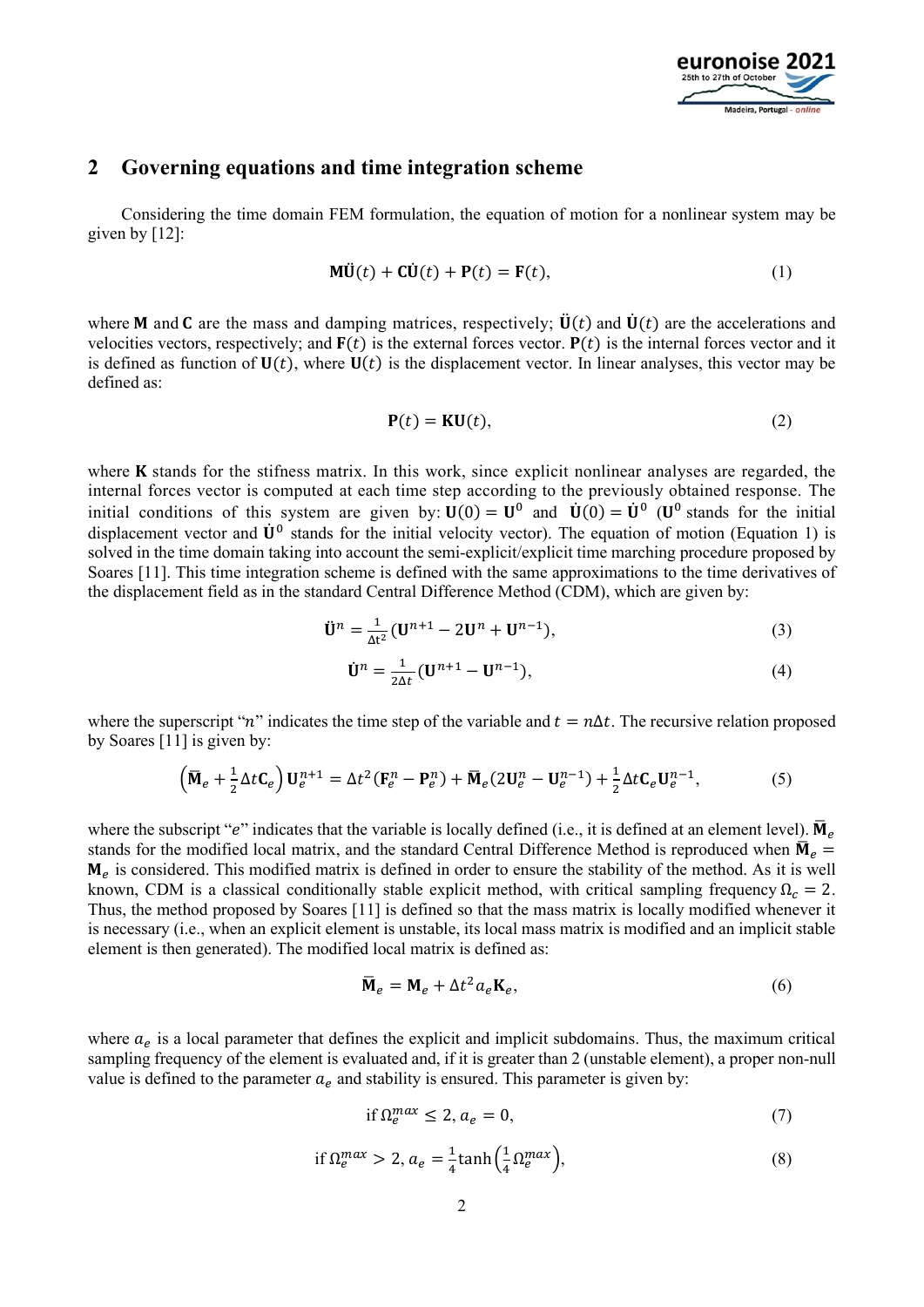

where  $\Omega_e^{max}$  stands for the maximum sampling frequency of the element. Hence, the classical explicit CDM is reproduced whenever the element is stable ( $\Omega_e^{max} \le 2$ ) and a novel implicit method arises when the element is unstable ( $\Omega_e^{max} > 2$ ). For simplicity, in this work, the parameter  $a_e$  regarding the generation of implicit subdomains is considered as:

$$
\text{if } \Omega_e^{max} > 2, a_e = \frac{1}{4},\tag{9}
$$

which allows to enhance the stability of the model. The variable  $\Omega_e^{max}$  is given by:

$$
\Omega_e^{max} = \omega_e^{max} \Delta t,\tag{10}
$$

where  $\omega_e$  is the maximum natural frequency of the element, which is calculated as the square root of the maximum eigenvalue of the locally defined generalized eigenvalue problem [4,5]:

$$
\mathbf{K}_e \phi_e = \omega_e^2 \mathbf{M}_e \phi_e. \tag{11}
$$

The innovative time integration scheme proposed by Soares [11] is simple to implement and entirely automated, since the user must only define the time step of the analysis. Thus, explicit and implicit subdomains are automatically generated according to the geometrical and physical properties of each finite element. For further insights regarding this method, see [11].

### **3 Hyperelastic model**

In this work, the classical hyperelastic model proposed by Hardin and Drnevich [3] is adopted. This model is simple to implement in numerical analyses and is widely used in soil dynamics. The stress-strain relation of this method is presented in Figure 1.



Figure 1 – Stress-strain relation of the Hardin and Drnevich model.

In terms of the shear modulus reduction factor, the Hardin and Drnevich model is defined as [3]:

$$
\frac{G_s}{G_0} = \frac{1}{1 + \frac{\gamma}{\gamma_{ref}}},\tag{12}
$$

where  $G_s$  is the secant shear modulus,  $G_0$  is the initial shear modulus (corresponding to linear elastic behavior),  $\gamma$  is the shear strain and  $\gamma_{ref}$  is the reference strain.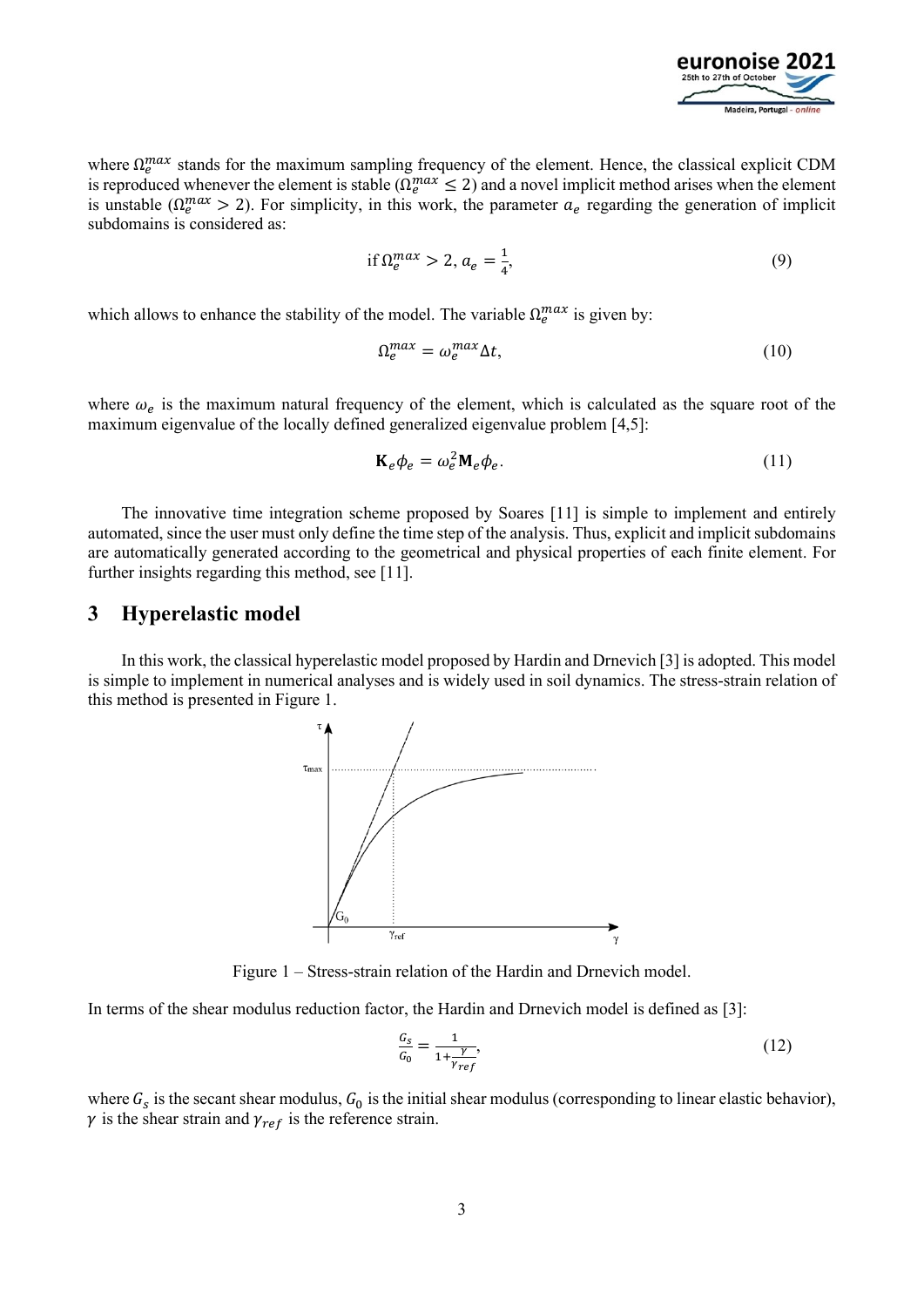

## **4 Implemented model**

#### **4.1 Model dimensions and properties**

The parametric study published by Masoumi et al. [1] is reproduced here. Three pile penetration depths are analyzed:  $h_1 = 2 [m], h_2 = 5 [m]$  and  $h_3 = 10 [m]$ . The FEM axisymmetric formulation is adopted, considering linear triangular elements (3 nodes). A sketch of the implemented model for the penetration depth  $h_3 = 10$  [m] is presented in Figure 2.



Figure 2 – Sketch of the numerical model for the penetration depth  $h_3 = 10$  [m] considering axisymmetric formulation.

The model dimensions are:  $H_{soil} = 20$  [m] (soil depth),  $L_{soil} = 40$  [m] (soil length). An absorption layer is also modelled, with  $l_{damp} = 5 \overline{m}$  to damp out reflections on the boundary of the domain and simulate an infinite medium (the material damping formulation is further explained in Section 4.3). A concrete pile with circular cross section is adopted with  $L_{pile} = 10$  [*m*] (pile length),  $d_{pile} = 0.50$  [*m*] (pile diameter),  $E_{pile} =$ 40 GPa (Young modulus),  $v_{pile} = 0.25$  [-] (Poisson ratio) and  $\rho_{pile} = 2500$  [kg/m<sup>3</sup>] (mass density). The pile is modeled as linear elastic and two scenarios are considered for the soil behavior: linear and nonlinear elastic. Soil properties for the implemented scenarios are presented in Table 1. The nonlinear property  $\gamma_{ref}$  is based on "Table 5 – Tests on Leek Creek Silt" presented by Hardin and Drnevich [3]. For the analyzed soil, the stress-strain relation and the equivalent linear shear modulus reduction are presented in Figure 3.

|  |  | Table $1$ – Studied soil scenarios. |
|--|--|-------------------------------------|
|  |  |                                     |

| Scenario         |                                  |                                         |
|------------------|----------------------------------|-----------------------------------------|
| Soil behavior    | Linear                           | Nonlinear                               |
| Hyperbolic model | -                                | Hardin and Drnevich                     |
| Young modulus    | $E_{soil} = 80$ [MPa]            | $E_{soil} = 80$ [MPa]                   |
| Shear modulus    | $G_{soil} = 28.5 MPa$            | $G_{soil} = 28.5$ [MPa]                 |
| Poison ratio     | $v_{soil} = 0.40$ [-]            | $v_{soil} = 0.40$ [-]                   |
| Mass density     | $\rho_{soil} = 2000 \, [kg/m^3]$ | $\rho_{soil} = 2000 [kg/m^3]$           |
| Model parameters |                                  | $\gamma_{ref} = 1.4 \times 10^{-3}$ [-] |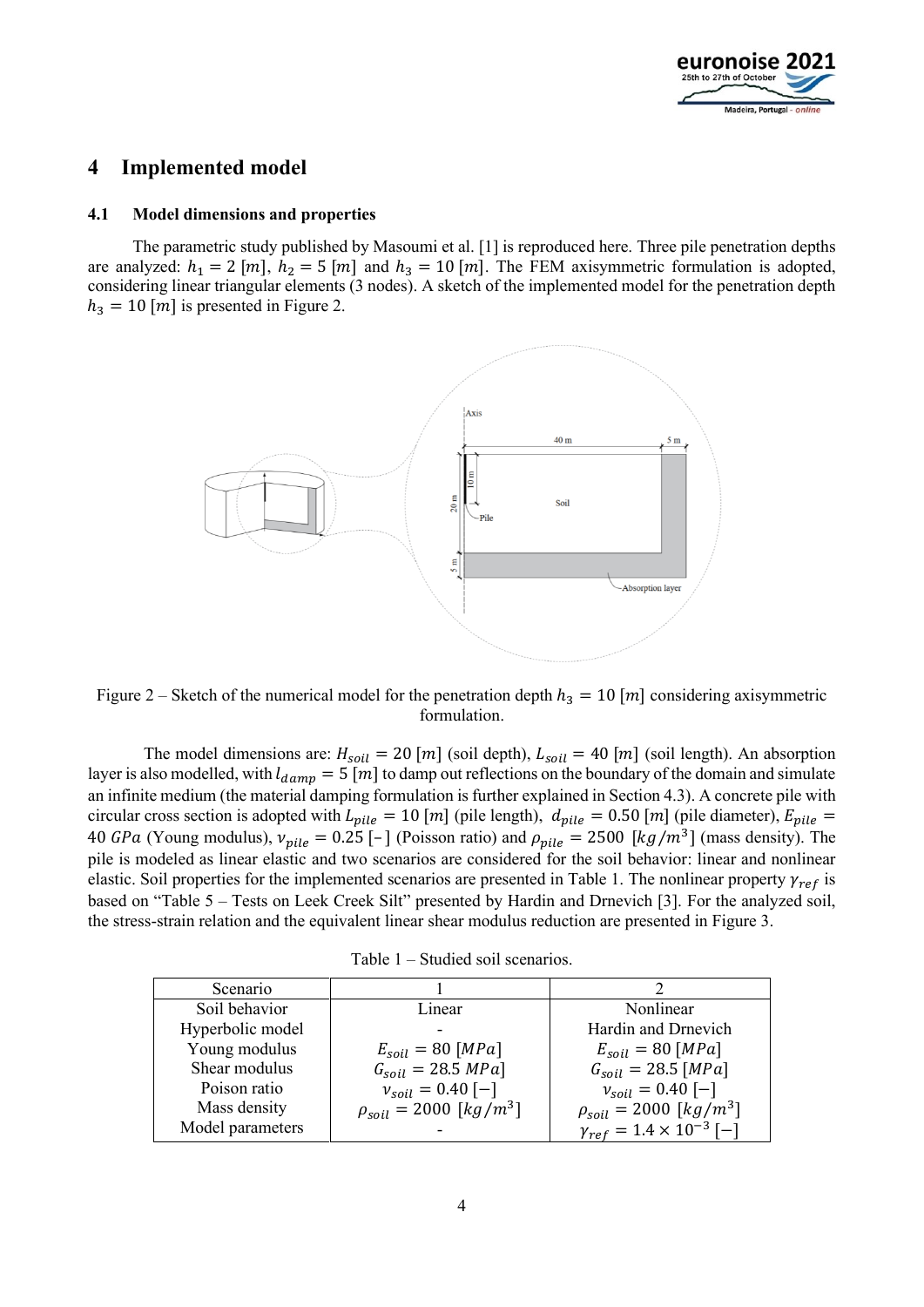



Figure 3 – Soil properties: (a) Stress-strain relation and (b) Shear modulus reduction with strain.

#### **4.2 Implicit and explicit subdomains decomposition**

The finite element mesh adopted in the numerical application is generated in *Gmsh* [13]. A mesh refinement is considered in order to obtain a better result near the pile, where the nonlinear behavior is expected to occur, due to the higher magnitude of the developed strains. A sketch of the mesh refinement for the penetration depth  $h_3 = 10$  [m] is presented in Figure 4 (the hatched area near the pile is considered with elements twice smaller than the rest).



Figure 4 – Sketch of the adopted mesh refinement (hatched area) for the penetration depth  $h_3 = 10$  [m].

The dimensions  $h_{ref} = 3 [m]$  (from the pile toe) and  $d_{ref} = 5 [m]$  (from the pile axis) for the mesh refinement are also adopted for the penetration depths  $h_1 = 2 [m]$  and  $h_2 = 5 [m]$ . Thus, the number of elements is different according to the penetration depth, as presented in Table 2.

| Penetration depth | Nodes | Elements |
|-------------------|-------|----------|
| $h_1 = 2 \, [m]$  | 7230  | 14081    |
| $h_2 = 5 \, [m]$  | 7674  | 14989    |
| $h_3 = 10$ [m]    | 7952  | 15579    |

Table 2 – Number of nodes and elements of the adopted meshes.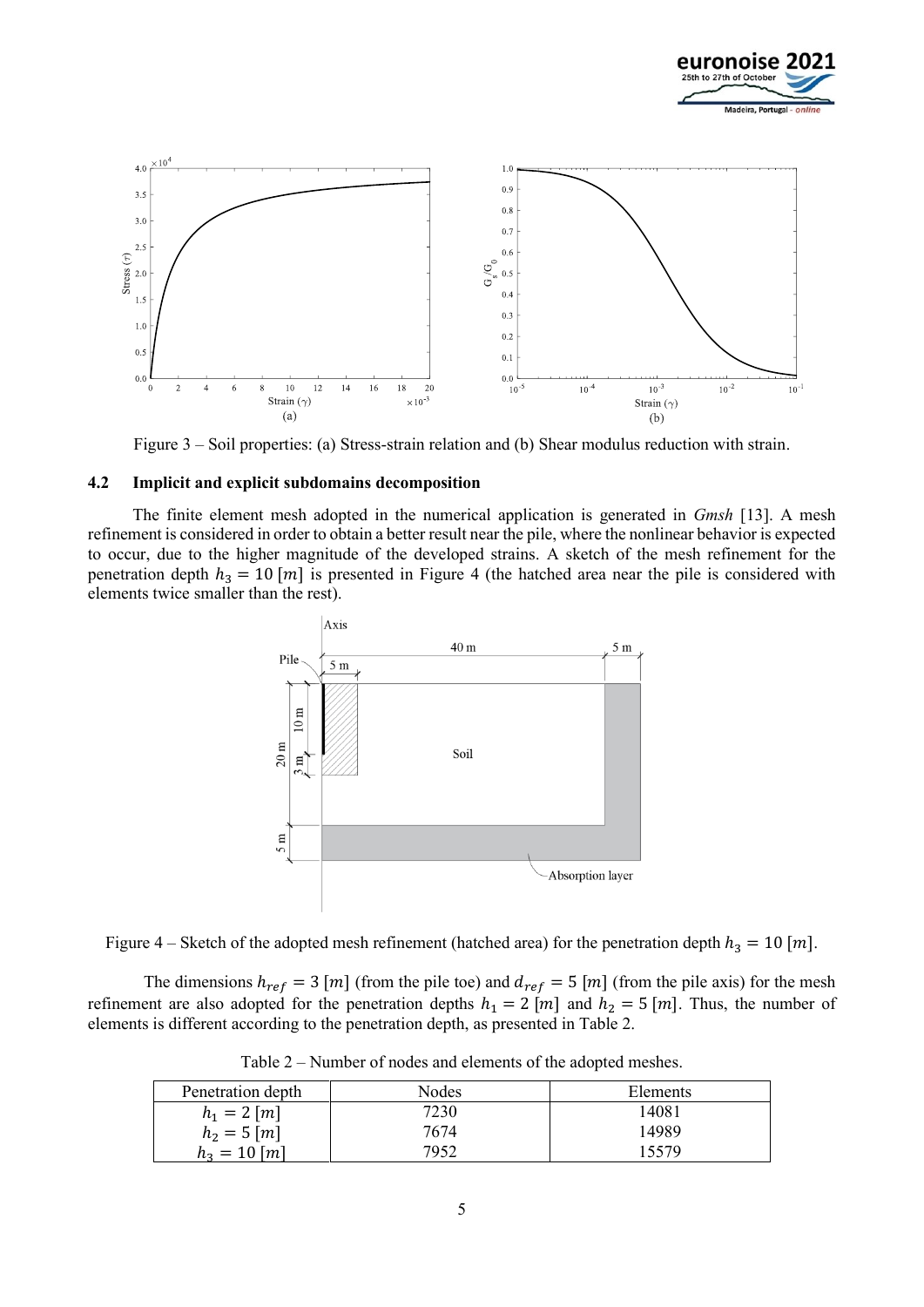

As previously described in Section 2, the method proposed by Soares [11] automatically generate implicit and explicit subdomains according to the properties of the finite element. Hence, the time-step of the analysis is selected in a way that the pile and the refined area (see Figure 4) is stablished as an implicit subdomain, in order to ensure the stability of the model. For this model properties and dimensions, the critical time-step is  $\Delta t_{crit} = 1.78 \times 10^{-5}$  [s] for a purely explicit analysis and the adopted time step is  $\Delta t =$  $2 \times 10^{-4}$  [s].

#### **4.3 Material damping approach**

The material damping approach adopted in this work is based on a previous study published by the authors [2]. The pile, computed as an implicit subdomain, is considered as Rayleigh damping:

$$
\mathbf{C} = \alpha_{pile} \mathbf{M} + \beta_{pile} \mathbf{K},\tag{13}
$$

where  $\alpha_{pile}$  and  $\beta_{pile}$  are defined as:

$$
\alpha_{pile} = \frac{2\xi_{pile}\omega_{pile}^i \omega_{pile}^j}{\omega_{pile}^i + \omega_{pile}^j},\tag{14}
$$

$$
\beta_{pile} = \frac{2\xi_{pile}}{\omega_{pile}^i + \omega_{pile}^j}
$$
\n(15)

where  $\omega_{pile}^i$  and  $\omega_{pile}^j$  stand for the control frequencies of the Rayleigh damping and  $\xi_{pile}$  stand for the damping ratio of the pile ( $\xi_{\text{pile}} = 2.5\%$ ). These control frequencies are selected as the first and third natural frequencies corresponding to axial vibration modes of the pile, which corresponds to  $\omega_{pile}^i = 200$  [Hz] and  $\omega_{pile}^j = 600$  [Hz]. The material damping approach considered for the soil is different for the implicit and explicit subdomains. In the implicit domain (refined mesh area) of the soil, the damping matrix is considered as non-diagonal Rayleigh damping, given by:

$$
\mathbf{C} = \alpha_{soil} \mathbf{M} + \beta_{soil} \mathbf{K},\tag{16}
$$

where  $\alpha_{soil}$  and  $\beta_{soil}$  are defined as [2]:

$$
\alpha_{soil} = \frac{2\omega_{soil}^i \omega_{soil}^j \left(\omega_{soil}^j \xi_{soil}^i - \omega_{soil}^i \xi_{soil}^j\right)}{\left(\omega_{soil}^j\right)^2 - \left(\omega_{soil}^i\right)^2},\tag{17}
$$

$$
\beta_{soil} = \frac{2(\omega_{soil}^j \xi_{soil}^j - \omega_{soil}^i \xi_{soil}^i)}{(\omega_{soil}^j)^2 - (\omega_{soil}^i)^2},\tag{18}
$$

where  $\omega_{soil}^i$  and  $\omega_{soil}^j$  stand for the control frequencies of the Rayleigh damping and  $\xi_{soil}^i$  and  $\xi_{soil}^j$  stand for the selected damping ratios. In this work, it is adopted  $\omega_{soil}^i = 10$  [Hz],  $\omega_{soil}^j = 200$  [Hz],  $\xi_{soil}^i = 1\%$  and  $\xi_{soil}^j = 2\%$  (properties extracted from [2]). For the explicit subdomain, the modified local mass proportional damping proposed by [2] is considered:

$$
\mathbf{C}_e = \left(\alpha_{soil} + \beta_{soil} \omega_e^{max} \left( \frac{\omega_{soil}^i \omega_{soil}^j}{\omega_{soil}^i + \omega_{soil}^j} \right) \right) \mathbf{M}_e,\tag{19}
$$

where  $\alpha_{soil}$ ,  $\beta_{soil}$ ,  $\omega_{soil}^i$  and  $\omega_{soil}^j$  are the same as described in Equations 17 and 18; and  $\omega_e^{max}$  stands for the maximum natural frequency of the element, defined in Equation 11. For the damping layer, the material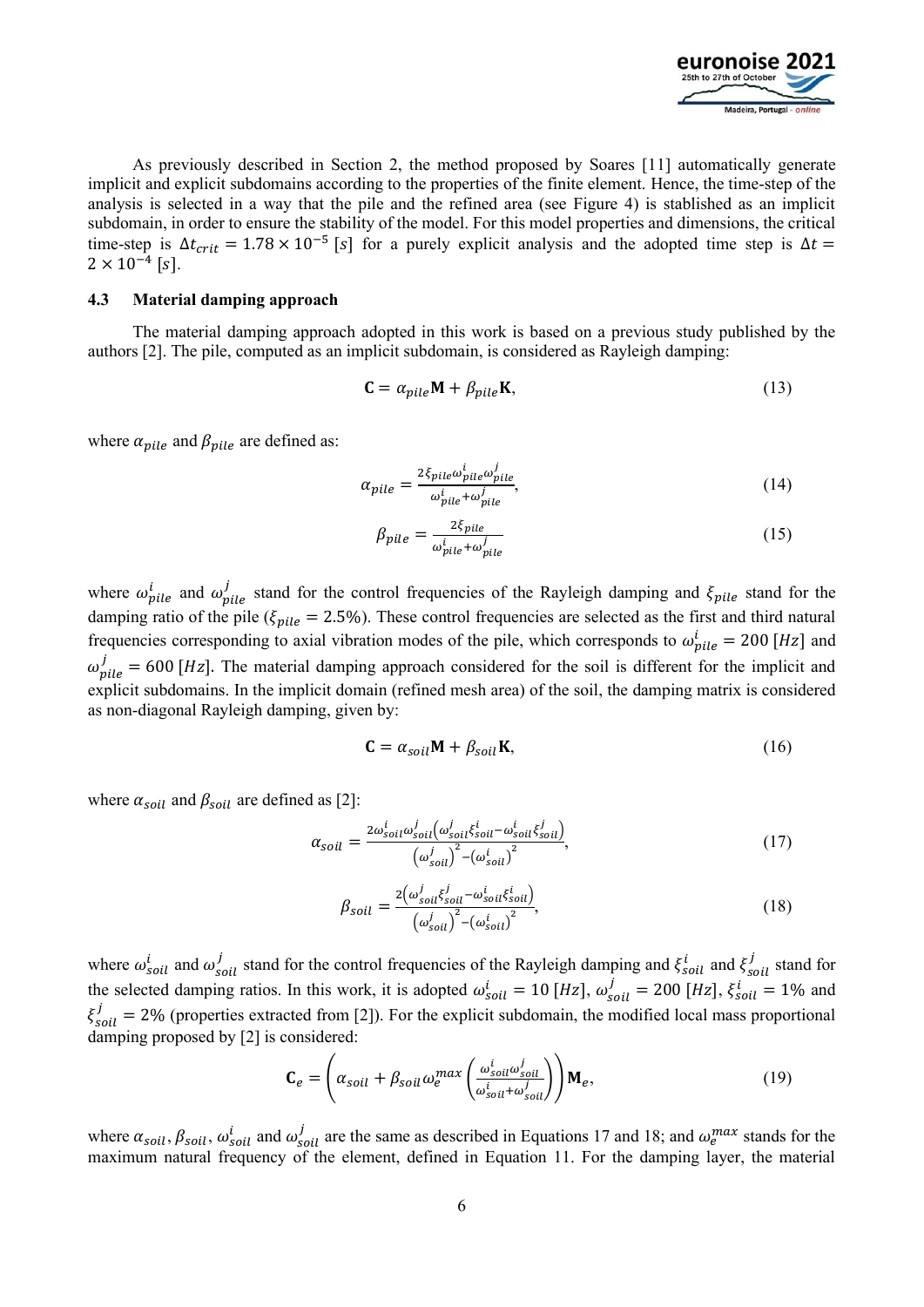

damping is computed taking into account the Equation 19 and considering an exponential increasing of the damping ratio up to its exterior boundary. In addition, no numerical damping is adopted in this work, since stiffness proportional damping is considered and this approach presents strong dissipation of the higher frequencies.

## **5 Numerical application**

#### **5.1 Hammer impact force**

Ground-borne vibrations induced by impact pile driving are studied here. In order to obtain the impact force, the hammer is considered according to a two degrees of freedom model proposed by Deeks and Randolph [14]. The hammer properties are extracted from Masoumi [1] and two impact scenarios are analyzed: a lower impact force with transmitted energy of approximately  $E_t^{low} = 3.4$  [kJ] and a upper impact force with approximately  $E_t^{up} = 19.2$  [kJ]. Thus, for each scenario, a single blow of a BSP-357 hammer impact force (Figure 5) is applied in the center of the pile head.



Figure 6 – Lower impact force: (a) time domain and (b) frequency domain.

#### **5.2 Results and discussion**

Figure 7 presents snapshots for the wave propagation (norm of the displacement), for the penetration depth  $h_2 = 10$  [m] and for the linear and nonlinear analyses, considering the upper impact force. Here, the damping layers are not depicted in the snapshots, but it may be observed that they are working as expected (i.e., no spurious reflections are observed). The separation of different types of waves generated are also observed, since surface waves and body waves present slightly different propagation velocities. In addition, it is also observed the effect of the nonlinearity in the propagation pattern. The snapshots related to the linear behavior of the soil (Figure 7(a)) present higher energy than those related to the nonlinear model (Figure 7(b)).

Time history and frequency content for a surface point located at a radial distance  $r = 5$  [m] from the center of the pile, considering a lower impact force, is presented in Figure 8. The effect of the nonlinear behavior of the soil is smaller when lower impact energies are applied. In fact, a smaller amount of energy induces a smaller magnitude of the developed strains which leads to a smoother nonlinearity. Still, the degradation of the shear modulus due to the nonlinear behavior may be observed in the propagation velocity of the surface waves, even for the lower impact force. As one may observe, results obtained in the nonlinear analysis present a latter arrival of the wave front.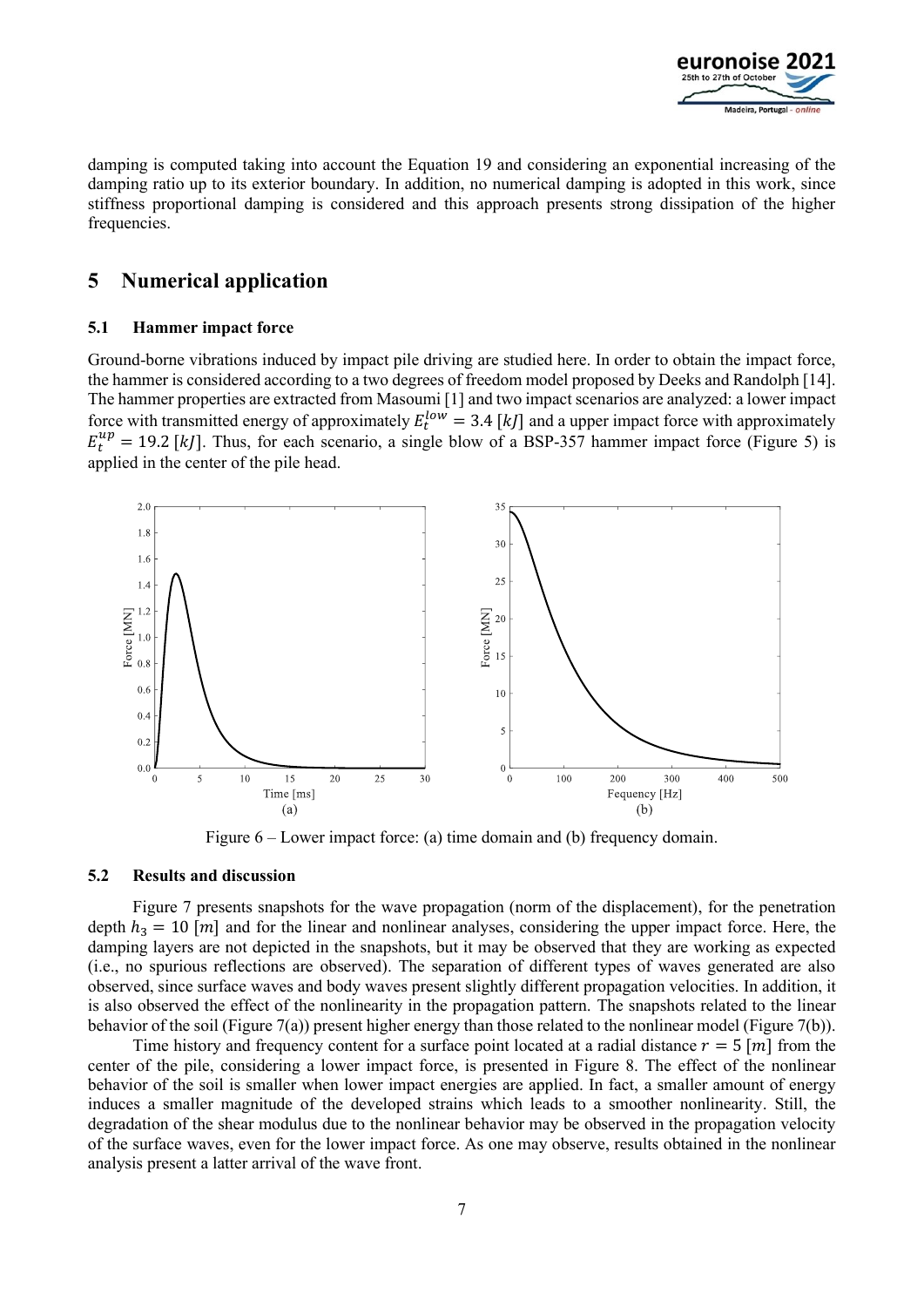



Figure 7 – Snapshots of the norm of the displacement: (a) linear and (b) nonlinear.



Figure 8 – Vertical velocity for a surface point located at radial distance  $r = 5$  [m]: (a) time domain and (b) frequency domain for penetration depths  $h_1 = 2$  [m] (dotted line),  $h_2 = 5$  [m] (dashed line) and  $h_3 =$  $10 \,[m]$  (solid line).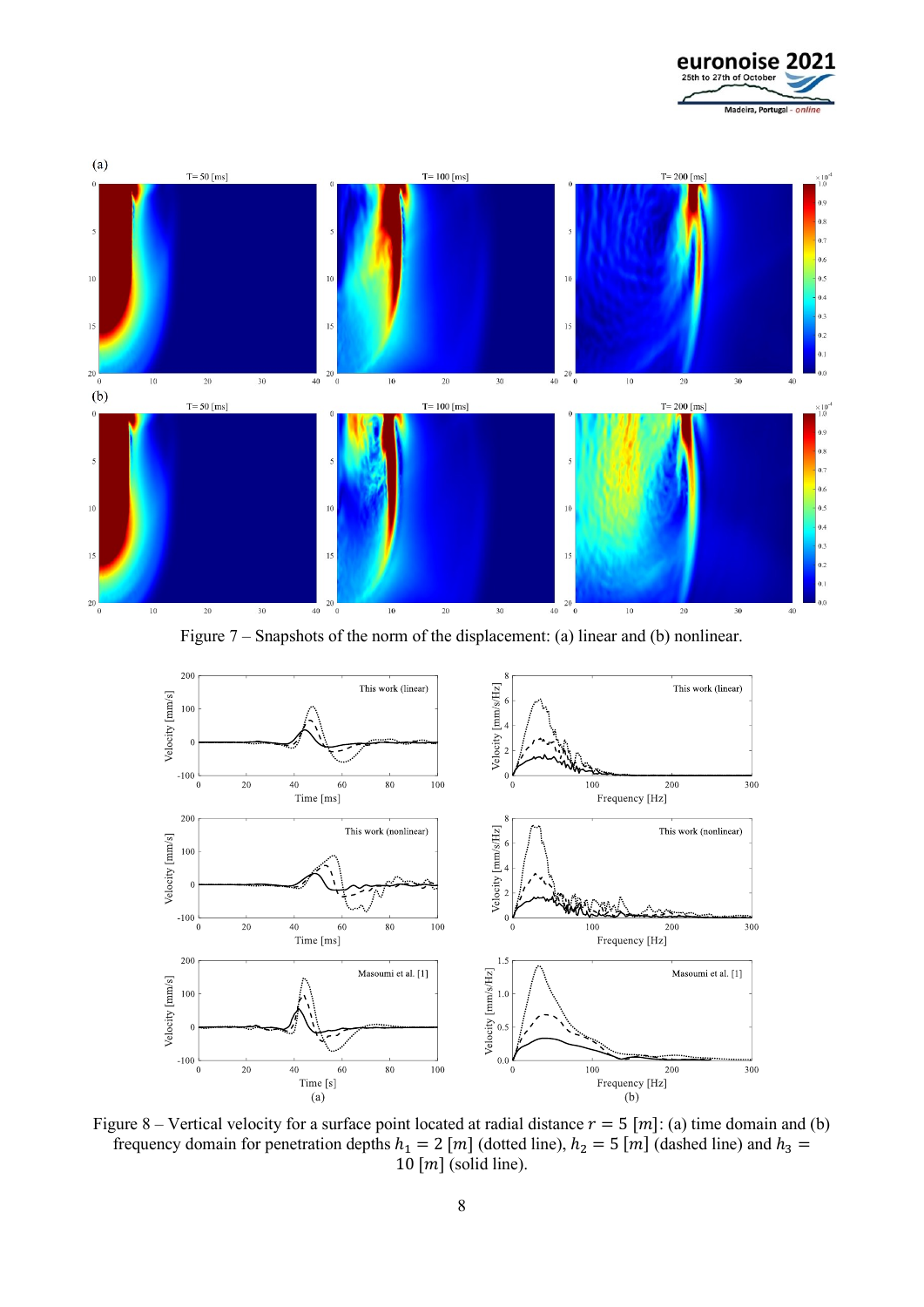

In Figure 9 the peak particle envelope for linear and nonlinear analyses are presented. The upper limit of the envelope corresponds to the upper impact force  $(E_t^{up} = 19.2 \text{ [}kl\text{]})$  for the penetration depth  $h_1 = 2 \text{ [}ml\text{]}$ . On the other hand, the lower limit of this envelope corresponds to the lower impact force  $(E_t^{low} = 3.4$  [kJ]) for the penetration depth  $h_3 = 10$  [m]. Here, the effect of the nonlinearity of the soil is clearly observed. For the case of nonlinear analysis, a considerable amount of energy is internally dissipated. A substantial difference is shown for higher impact forces since then the developed strains reach higher magnitudes, resulting in a stronger nonlinear behavior.



Figure 9 – Peak particle velocity envelope.

### **6 Conclusions**

In this work a nonlinear numerical model is developed taking into account an effective time marching procedure. The adopted scheme allowed to implement implicit and explicit subdomains in the same analysis, without the need of iterative processes for solving the equation of motion. The obtained results are compared to previous numerical and field measurements, which are available in the literature. In order to obtain a comparable reference, a linear model with the same characteristics is also considered. The results demonstrate that a considerable amount of energy is dissipated due to the nonlinear behavior of the soil. In fact, pile driving operation induces significant strains in the vicinity of the pile and the adoption of a linear elastic constitutive behavior is not feasible when higher impact energy is considered. In addition, the results showed that the greater the impact force, the more energy is dissipated due to the nonlinearity behavior. Finally, important aspects of the wave propagation are properly observed, such as the influence of the pile penetration depth and the separation between different types of waves generated during the pile driving operation.